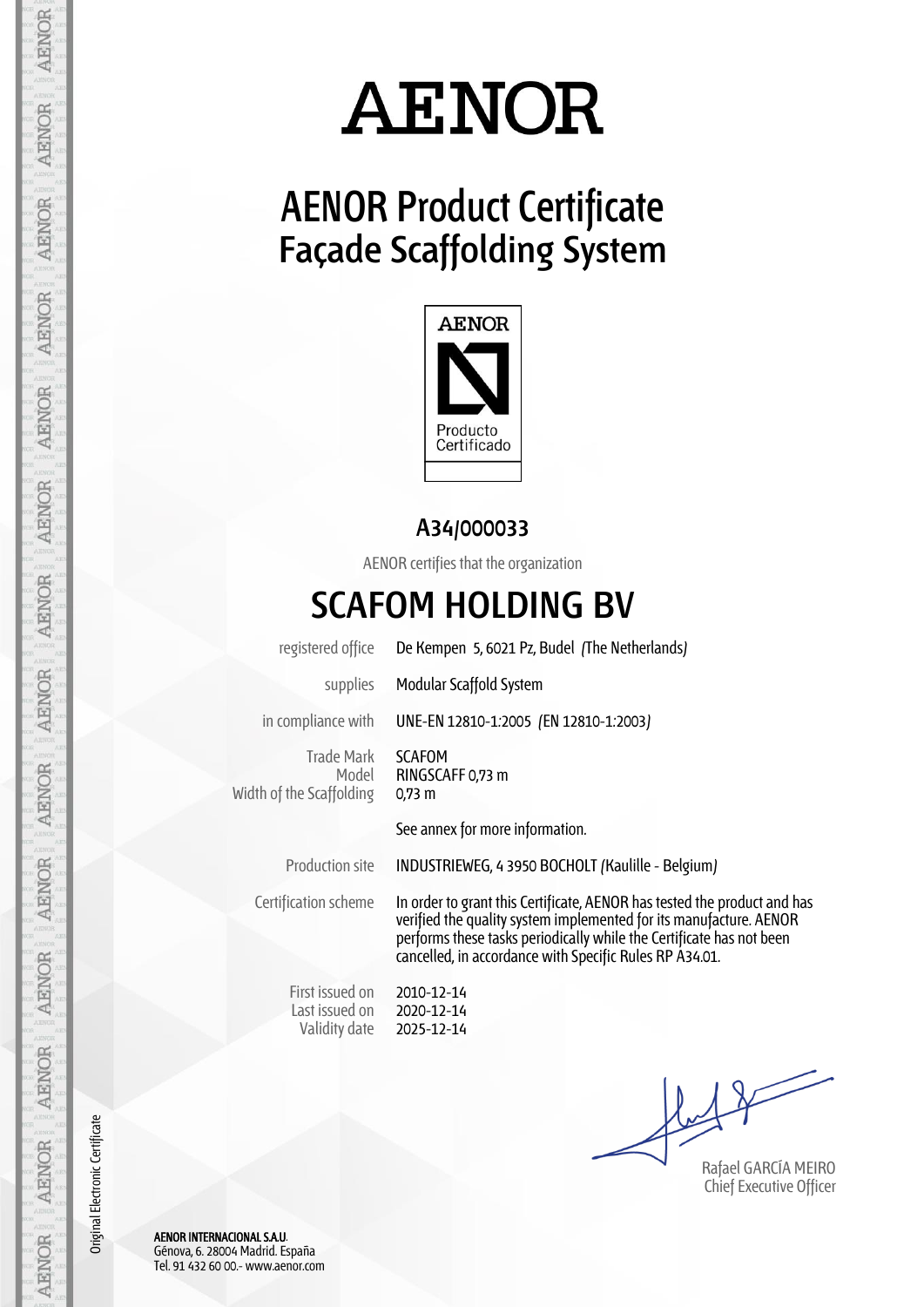## **AENOR Product Certificate Façade Scaffolding System**

**A34/000033**

#### **Annex to Certificate**

Model Width of the Scaffolding

Trade Mark SCAFOM RINGSCAFF 0,73 m 0,73 m

| <b>Platform-Platform Class</b> | Model Class (The model class depends on the<br>platform with which it is equipped) |
|--------------------------------|------------------------------------------------------------------------------------|
| $EO4RSOO9O - Class 5$          | Class 5                                                                            |
| E04RS0100 – Class 5            | Class 5                                                                            |
| EO4RS1058 – Class 5            | Class 5                                                                            |

| Element                                        | Reference |
|------------------------------------------------|-----------|
| COUPLER-BOLT-SWIVEL CLASS B - P43. SW 22       | E04AA0285 |
| COUPLER-BOLT-RIGHT ANGLE CLASS BB - P42. SW 22 | E04AA0176 |
| RINGSCAFF BASE JACK L=600 RD 38x8              | E02RS0005 |
| RINGSCAFF BASE JACK L=780 RD 38x8              | E02RS0002 |
| RINGSCAFF BASE COLLAR                          | E04RS0002 |
| RINSCAFF STANDARD WITH SPIGOT 0,5M             | E04RS0005 |
| RINSCAFF STANDARD WITH SPIGOT 1,0M             | E04RS0030 |
| RINSCAFF STANDARD WITH SPIGOT 1,5M             | E04RS0055 |
| RINSCAFF STANDARD WITH SPIGOT 2,0M             | E04RS0071 |
| RINSCAFF STANDARD WITH SPIGOT 2,5M             | E04RS0225 |
| RINSCAFF STANDARD WITH SPIGOT 3,0M             | E04RS0096 |
| RINSCAFF STANDARD WITH SPIGOT 4,0M             | E04RS0107 |
| RINSCAFF LEDGER 0,390M                         | EO4RS0505 |
| RINSCAFF LEDGER 0,732M                         | E04RS0011 |
| RINSCAFF LEDGER 1,088M                         | E04RS0033 |
| RINSCAFF LEDGER 1,400M                         | EO4RS0047 |
| RINSCAFF LEDGER 1,572M                         | E04RS0058 |
| RINSCAFF LEDGER 2,072M                         | E04RS0074 |

| First issued on | 2010-12-14 |
|-----------------|------------|
| Last issued on  | 2020-12-14 |
| Validity date   | 2025-12-14 |

AENOR INTERNACIONAL S.A.U. Génova, 6. 28004 Madrid. España Tel. 91 432 60 00.- www.aenor.com

Original Electronic Certificate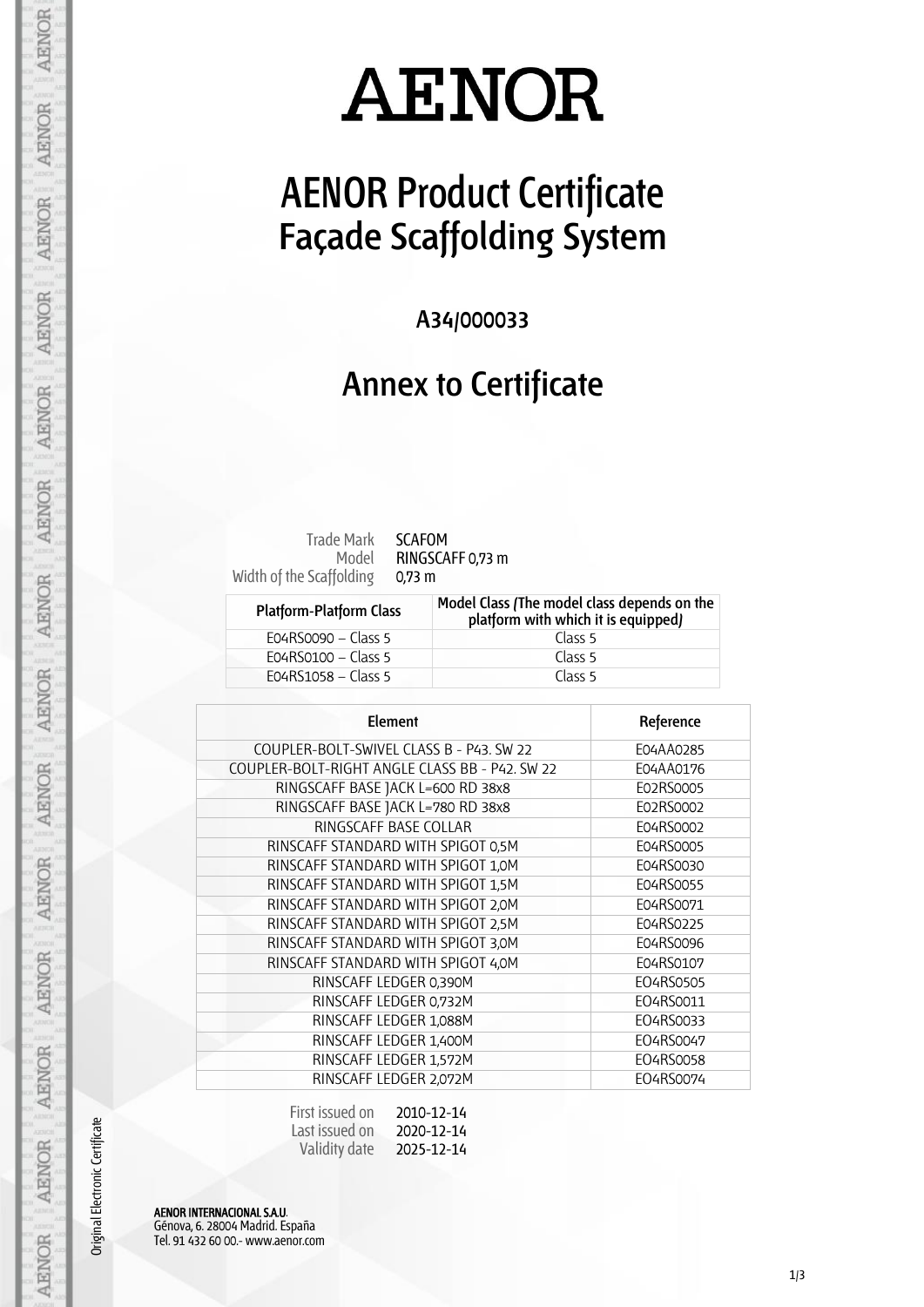## **AENOR Product Certificate Façade Scaffolding System**

**A34/000033**

### **Annex to Certificate**

| Element                                                        | Reference |
|----------------------------------------------------------------|-----------|
| RINSCAFF LEDGER 2,572M                                         | EO4RS0086 |
| RINSCAFF LEDGER 3,072M                                         | EO4RS0099 |
| RINSCAFF VERTICAL BRACE 1,088M x 1,0M                          | EO4RS0328 |
| RINSCAFF VERTICAL BRACE 1,400M x 1,0M                          | EO4RS0329 |
| RINSCAFF VERTICAL BRACE 1,572M x 1,0M                          | EO4RS0330 |
| RINSCAFF VERTICAL BRACE 2,072M x 1,0M                          | EO4RS0331 |
| RINSCAFF VERTICAL BRACE 2,572M x 1,0M                          | EO4RS0332 |
| RINSCAFF VERTICAL BRACE 3,072M x 1,0M                          | EO4RS0333 |
| RINSCAFF VERTICAL BRACE 0,732M x 1,5M                          | EO4RS0319 |
| RINSCAFF VERTICAL BRACE 1,088M x 1,5M                          | EO4RS0334 |
| RINSCAFF VERTICAL BRACE 1,400M x 1,5M                          | EO4RS0320 |
| RINSCAFF VERTICAL BRACE 1,572M x 1,5M                          | EO4RS0335 |
| RINSCAFF VERTICAL BRACE 2,072M x 1,5M                          | EO4RS0336 |
| RINSCAFF VERTICAL BRACE 2,572M x 1,5M                          | EO4RS0337 |
| RINSCAFF VERTICAL BRACE 3,072M x 1,5M                          | EO4RS0338 |
| RINSCAFF VERTICAL BRACE 0,732M x 2,0M                          | EO4RS0017 |
| RINSCAFF VERTICAL BRACE 1,088M x 2,0M                          | EO4RS0038 |
| RINSCAFF VERTICAL BRACE 1,400M x 2,0M                          | EO4RS0051 |
| RINSCAFF VERTICAL BRACE 1,572M x 2,0M                          | EO4RS0065 |
| RINSCAFF VERTICAL BRACE 2,072M x 2,0M                          | EO4RS0077 |
| RINSCAFF VERTICAL BRACE 2,572M x 2,0M                          | EO4RS0092 |
| RINSCAFF VERTICAL BRACE 3,072M x 2,0M                          | EO4RS0102 |
| RINGSCAFF STEEL PLANK 0,317M x 0,732M TUBE                     | E04RS0021 |
| RINGSCAFF STEEL PLANK 0,317M x 1,088M TUBE                     | E04RS0040 |
| RINGSCAFF STEEL PLANK 0,317M x 1,400M TUBE                     | E04RS0273 |
| RINGSCAFF STEEL PLANK 0,317M x 1,572M TUBE                     | E04RS0063 |
| RINGSCAFF STEEL PLANK 0,317M x 2,072M TUBE                     | E04RS0075 |
| RINGSCAFF STEEL PLANK 0,317M x 2,572M TUBE                     | E04RS0090 |
| First issued on<br>2010-12-14<br>$l$ act iccupad on $200-12-1$ |           |

| Last issued on | 2020-12-14 |
|----------------|------------|
| Validity date  | 2025-12-14 |

AENOR INTERNACIONAL S.A.U. Génova, 6. 28004 Madrid. España Tel. 91 432 60 00.- www.aenor.com

Original Electronic Certificate

**AENOR** 

**AENOR** 

**AENOR** 

**AENOR** 

**AENOR** 

**AENOR** 

**AENOR** 

**AENOR** 

**AENOR** 

AENOR

**AENOR** 

AENOR

AENOR

**AENOR**